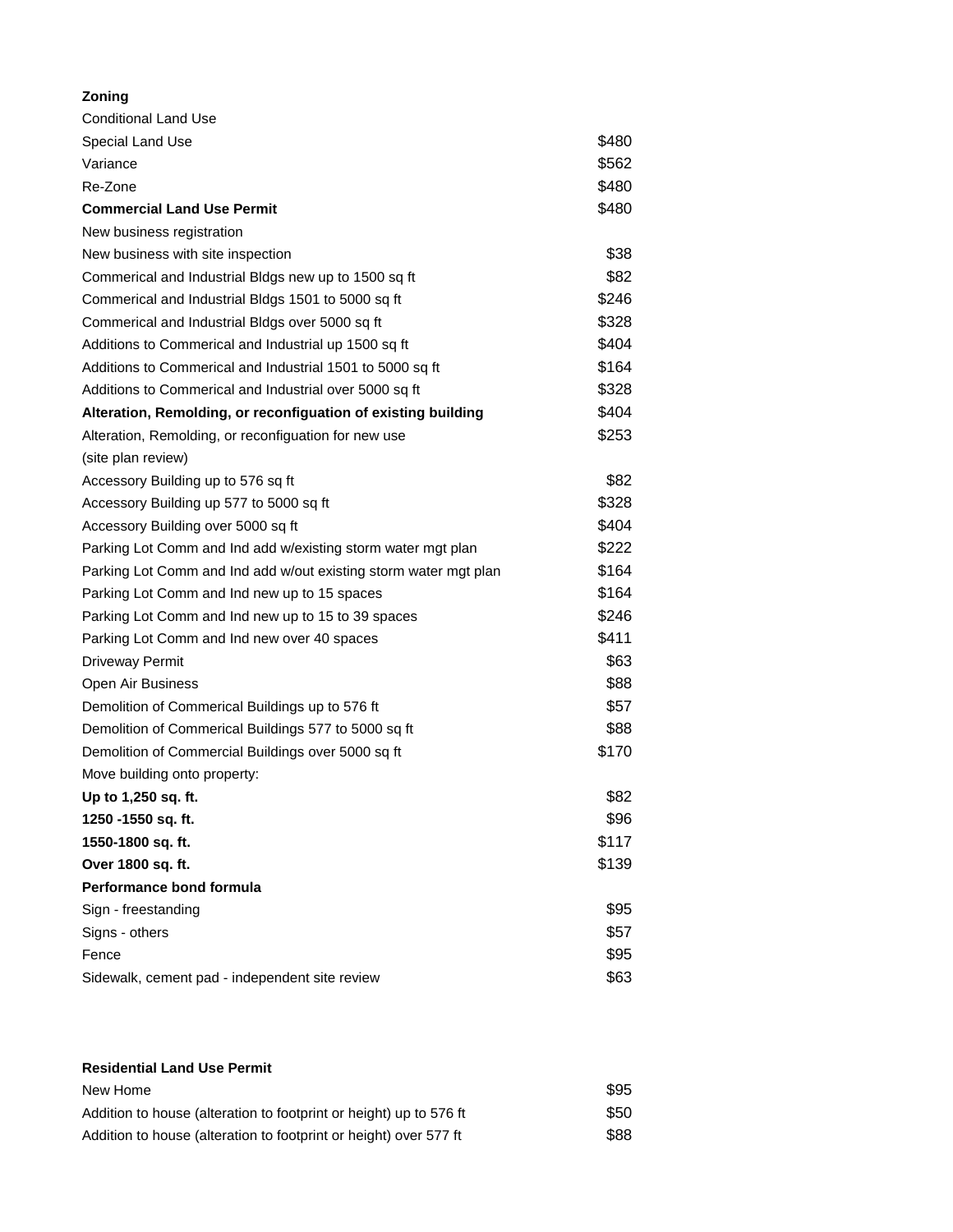| Garage - detached One floor - 576ft                               | \$51                           |  |
|-------------------------------------------------------------------|--------------------------------|--|
| Garage - detached One floor - over 577 sq ft                      | \$88                           |  |
| Accessory buildings up 200 sq ft                                  | \$36                           |  |
| 201 to 576 sq ft                                                  | \$51                           |  |
| over 576 sq ft                                                    | \$82                           |  |
| Demolition of Residential Buildings                               | \$67                           |  |
| Move building onto property:                                      |                                |  |
| Up to 1250 sq. ft.                                                | \$78                           |  |
| 1250-1550 sq. ft.                                                 | \$95                           |  |
| 1550-1800 sq. ft.                                                 | \$115                          |  |
| Over 1800 sq. ft.                                                 | \$130                          |  |
| Performance bond formula                                          |                                |  |
| Mobile Home Placement                                             | \$51                           |  |
| Swimming Pool above ground                                        | \$57                           |  |
| Swimming Pool in ground                                           | \$88                           |  |
| Home Occupation                                                   | \$82                           |  |
| Signs - Residential use                                           | \$27                           |  |
| commercial use - freestanding                                     | \$82                           |  |
| commerical use -other                                             | \$69                           |  |
| Fence                                                             | \$82                           |  |
| Driveway Permit, new, relocation or resurfacing (ind site review) | \$60                           |  |
| Sidewalk, cement pad - independent site review                    | \$40                           |  |
| Deck Porch (open or closed) gazebos up to 200 sq. ft.             | \$29                           |  |
| 201 sq. ft to 576 sq. ft                                          | \$42                           |  |
| 576 sq. ft and over                                               | \$71                           |  |
| <b>Land Use Permit Fines</b> Residential                          | \$268                          |  |
| Commericial                                                       | \$357                          |  |
| Where Planner, Engineer and/or Attorney is utilized,              |                                |  |
| their fee(s) will be utilized (a 2% admin fee will be added       |                                |  |
| <b>Planning Review Fee Schedule</b>                               |                                |  |
| Single-Family Subdivision Plat/Site Condo Review:                 | \$268.00 plus\$ 6.90/acre      |  |
| <b>Sketch Plan Review</b>                                         | \$389.00 plus \$25.00/ acre    |  |
| Preliminary Plat/Plan Review                                      | \$535.00 plus \$25.00 per acre |  |
| <b>Final Plat Review</b>                                          |                                |  |
| Site Plan Review:                                                 |                                |  |
| Concept Plan                                                      | \$400 plus \$25/acre           |  |
| Final Plan                                                        | \$535.00 plus \$25/acre        |  |

Planned Unit Development: Preliminary Plan **by Calcular Strategies and Strategies and Strategies Strategies Strategies Strategies Strategies Strategies Strategies Strategies Strategies Strategies Strategies Strategies Strategies Strategies Strategi** Final Detailed Site Plan **\$25/acre** \$670 plus \$25/acre

Rezoning Applications:  $$469$  plus \$14/acre